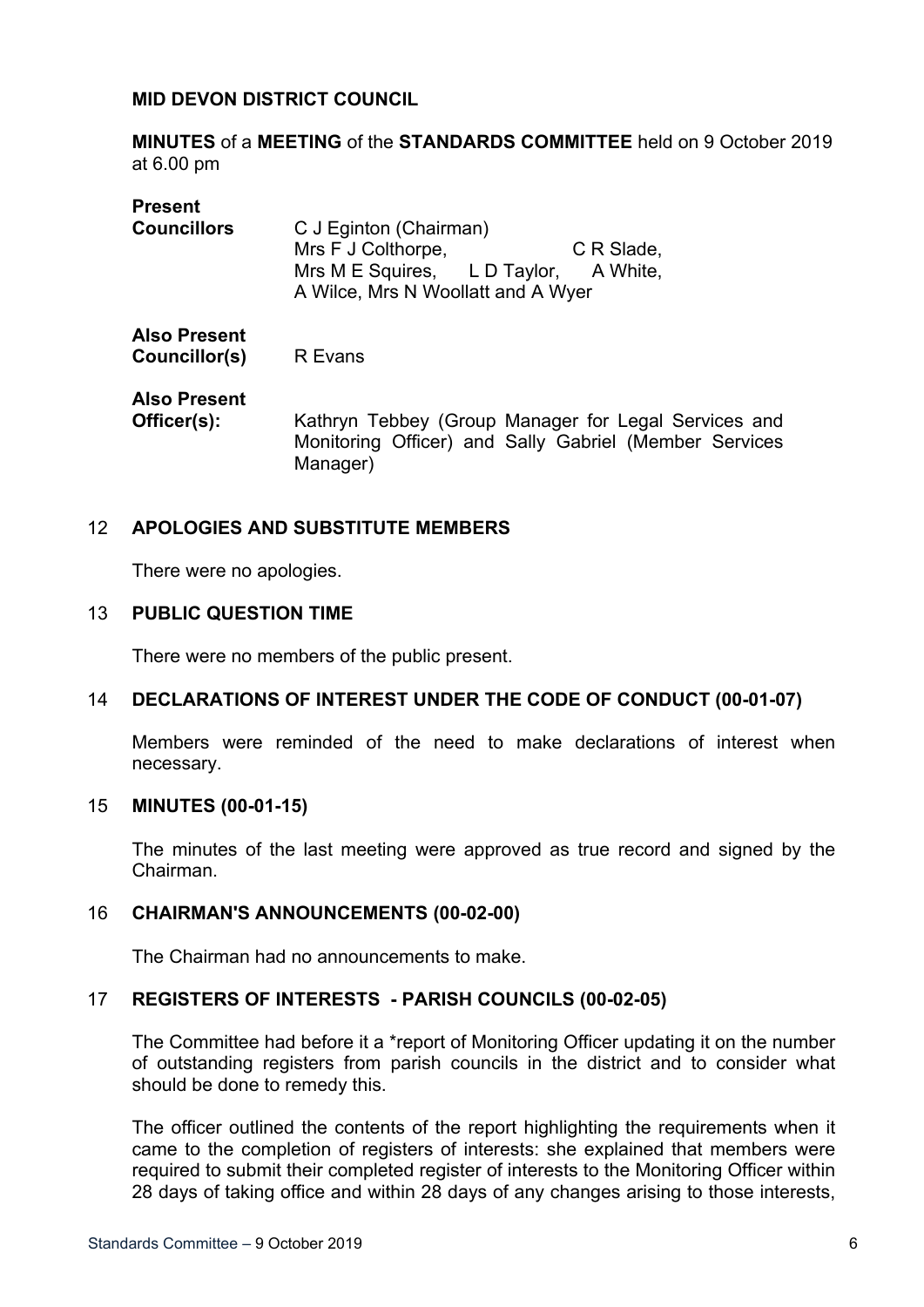and that the same rules applied to parish councillors. She informed the meeting that despite the chasing of individuals, there were still a number of parish registers outstanding.

Section 34 of the Localism Act 2011 stated that it was an offence without reasonable excuse to fail to comply with the obligation to submit a register of interests in the manner required by the law which included the 28 day rule and that most codes of conduct would have the same requirements. It was therefore suggested that those parish councillors were in breach of the Code of Conduct and that this was also an offence under the Localism Act and therefore a matter for the police. She was willing to write to each councillor individually requesting them to rectify the situation within a tight timescale.

Consideration was given to:

- Whether the issue should be dealt with via the Code of Conduct complaints system
- One more formal letter to try to rectify the situation
- The impact of police action on local parish councils
- Whether police time would be justified on what seemed a minor offence
- Whether other councils were dealing with the same problem
- The fact that the Monitoring Officer could not ignore the situation
- The fact that the police were now aware of the issue and the timescales

It was therefore

**RESOLVED** that the Monitoring Officer issue a final warning to those councillors in default with the threat that if they failed to comply within 7 days then the police would be informed.

(Proposed by Cllr C R Slade and seconded by Cllr Mrs M E Squires)

Notes:

- i) Cllr Mrs F J Colthorpe requested that her vote against the decision be recorded;
- ii) \*Report previously circulated, copy attached to minutes.

## 18 **STANDARDS WORKING GROUP REPORT - REVIEW OF THE JANUARY 2019 REPORT FROM THE COMMITTEE ON STANDARDS IN PUBLIC LIFE (00-19-40)**

The Committee had before it a \*report of the Monitoring Officer updating it on the Standards Working Group's consideration of the report of the Committee on Standards in Public Life issued in January 2019.

The Chairman outlined the contents of the report and walked through the actions recommended by the working group.

Consideration was given to whether council's should report on separate bodies they had set up or which they owned as part of their annual governance statement and whether those bodies should abide by the Nolan Principles of openness and publish their board agendas and minutes. The Monitoring Officer stated that she found this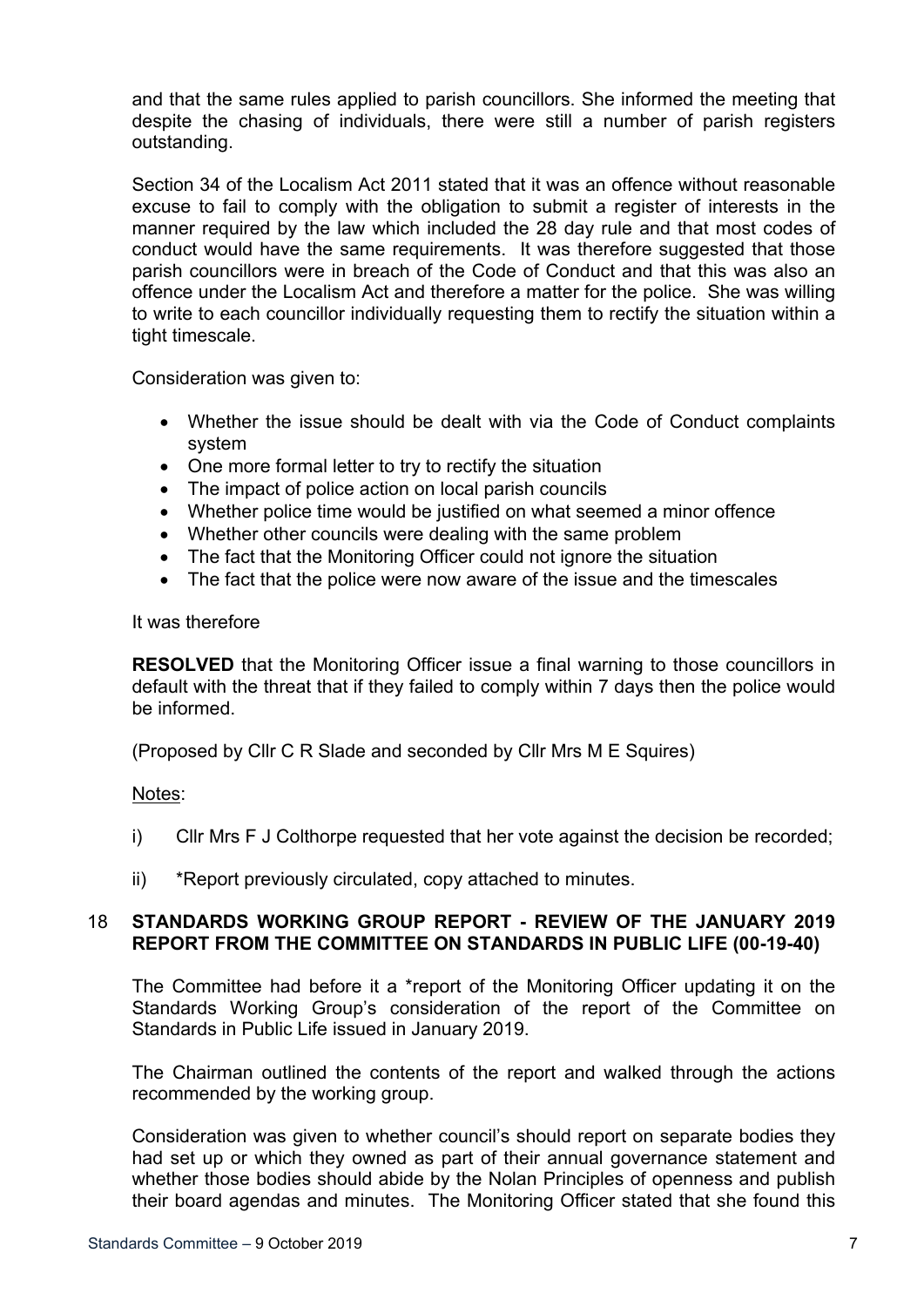recommendation from the Committee on Standards in Public Life unusual, bearing in mind commercial confidentiality and sensitivity and she felt that any of this information should not be put into the public domain. As stated within the notes, she had looked at some of the board agendas and minutes in confidence and found that those documents particularly the minutes did contain personal data and commercially sensitive information on 3 Rivers and third party owners, developers and contractors.

It was therefore:

**RESOLVED** that the recommendations of the Standards Working Group be agreed and that the actions taken to date be noted.

(Proposed by the Chairman)

Further:

**RECOMMENDED** to Council that the consequential revisions to the Code of Conduct as set out in part 3 of the report be approved and that the revised Code be adopted.

(Proposed by the Chairman)

Note: \*report previously circulated, copy attached to minutes.

# 19 **THE CHALLENGE OF SOCIAL MEDIA FOR MEMBERS (00-26-44)**

The Committee had before it an \*open letter from Jonathan Evans, Chair of the Committee on Standards in Public Life. The Monitoring Officer stated that we lived in a social media age and that the use of social media was an instant platform for members to engage with their electorate, however there was a difference between member's public and personal life and that members would have to be very careful to separate these.

Consideration was given to:

- The use of social media in a public and private capacity
- The possibility of a policy on social media being progressed
- There had been some social media guidelines provided to members by the Communications Team which had included a reminder about the risk of using social media
- Whether the working group should be reconvened to consider such a policy

It was therefore:

**RESOLVED** that the working group comprising of Cllrs C J Eginton, L D Taylor, A Wilce and Mrs N Woollatt be reconvened to consider the need for a policy on the use of social media by members and that the findings of the working group be considered by the Committee at its next meeting.

(Proposed by Cllr C R Slade and seconded by Cllr Mrs N Woollatt)

Note: \*open letter previously circulated, copy attached to minutes.